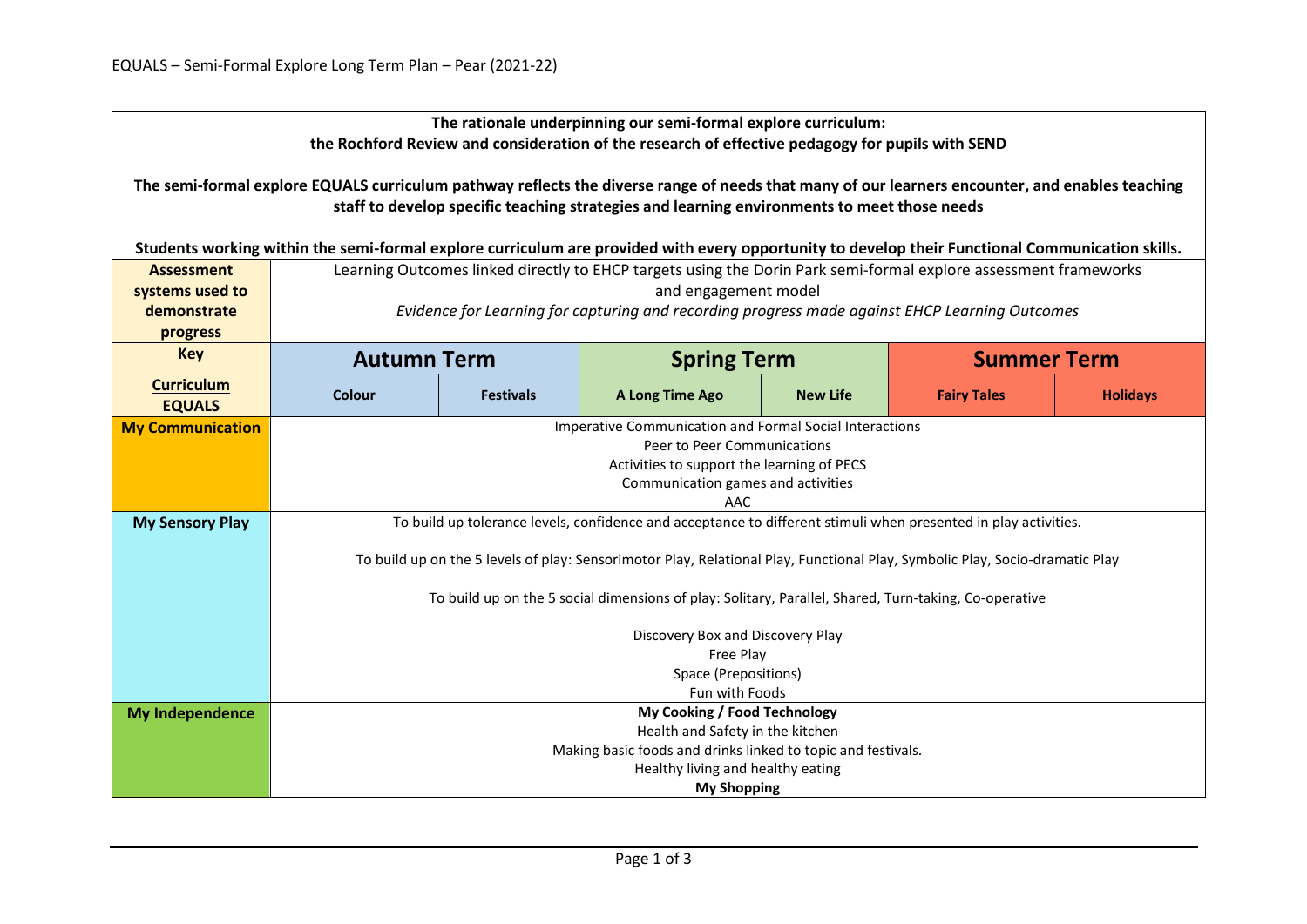|                    |                                                                                                                          | Role play and modelling of how to make a list, use a list and how to exchange money                                                                                   |                                            |                                            |  |  |  |  |
|--------------------|--------------------------------------------------------------------------------------------------------------------------|-----------------------------------------------------------------------------------------------------------------------------------------------------------------------|--------------------------------------------|--------------------------------------------|--|--|--|--|
|                    |                                                                                                                          | <b>My Dressing &amp; Undressing</b>                                                                                                                                   |                                            |                                            |  |  |  |  |
|                    |                                                                                                                          | Develop an understanding of washing and getting dressed                                                                                                               |                                            |                                            |  |  |  |  |
|                    |                                                                                                                          | Be safe and private when getting dressed around others                                                                                                                |                                            |                                            |  |  |  |  |
|                    |                                                                                                                          | <b>My Travel Training</b>                                                                                                                                             |                                            |                                            |  |  |  |  |
|                    |                                                                                                                          | To move around the school safely                                                                                                                                      |                                            |                                            |  |  |  |  |
| <b>My Art</b>      |                                                                                                                          | 2D shape, form and space                                                                                                                                              | Drawing - line and space                   | Painting                                   |  |  |  |  |
| <b>My Drama</b>    |                                                                                                                          | Drama and dance sensory experience linked                                                                                                                             | Drama and dance sensory experience linked  | Drama and dance sensory experience linked  |  |  |  |  |
| <b>My Dance</b>    | Creativity<br>$\sum_{i=1}^{n}$                                                                                           | to colour/festivals                                                                                                                                                   | to a long time ago/new life                | to fairy tales/holidays                    |  |  |  |  |
| <b>My Music</b>    |                                                                                                                          | <b>Body Percussion / Sing and Sign</b>                                                                                                                                | Chair Drumming / Sing and Sign             | <b>Little Red Riding Hood</b>              |  |  |  |  |
|                    |                                                                                                                          | <b>Nativity</b>                                                                                                                                                       | Easter                                     |                                            |  |  |  |  |
| <b>My Outdoor</b>  |                                                                                                                          | <b>Weather and Seasons</b>                                                                                                                                            |                                            |                                            |  |  |  |  |
| <b>Learning</b>    |                                                                                                                          | To experience, explore and discuss different types of weather. Learners will discuss how to dress in different types of weather and the effect                        |                                            |                                            |  |  |  |  |
|                    |                                                                                                                          | weather has on the environment, ourselves and our activities. Focus on the seasons and RE festival linked to this season (autumn: Harvest,                            |                                            |                                            |  |  |  |  |
|                    |                                                                                                                          | Diwali, Hanukkah and Christmas; spring: Chinese New Year, Holi, Easter; summer: Ramadan)                                                                              |                                            |                                            |  |  |  |  |
|                    |                                                                                                                          |                                                                                                                                                                       |                                            |                                            |  |  |  |  |
|                    |                                                                                                                          |                                                                                                                                                                       | Orienteering                               |                                            |  |  |  |  |
|                    |                                                                                                                          |                                                                                                                                                                       |                                            |                                            |  |  |  |  |
|                    |                                                                                                                          |                                                                                                                                                                       | <b>Shelter Building</b>                    |                                            |  |  |  |  |
|                    |                                                                                                                          |                                                                                                                                                                       |                                            |                                            |  |  |  |  |
|                    |                                                                                                                          | <b>Materials</b><br>Explore materials including wood, plastic, metal, water and rock. Identify and name everyday materials and properties of these materials. To sort |                                            |                                            |  |  |  |  |
|                    |                                                                                                                          | objects by their properties.                                                                                                                                          |                                            |                                            |  |  |  |  |
|                    |                                                                                                                          |                                                                                                                                                                       |                                            |                                            |  |  |  |  |
|                    | <b>Our Community</b>                                                                                                     |                                                                                                                                                                       |                                            |                                            |  |  |  |  |
|                    | To explore and investigate the school environment, the local area including the park and library and the city of Chester |                                                                                                                                                                       |                                            |                                            |  |  |  |  |
|                    |                                                                                                                          | Trip each 1/2 term                                                                                                                                                    |                                            |                                            |  |  |  |  |
| <b>My Physical</b> |                                                                                                                          | <b>Sensory circuits Aquatics Rebound</b>                                                                                                                              | <b>Sensory circuits Aquatics Rebound</b>   | <b>Sensory circuits Aquatics Rebound</b>   |  |  |  |  |
| Wellbeing          |                                                                                                                          | Rebound, sensory diet and nurture sessions                                                                                                                            | Rebound, sensory diet and nurture sessions | Rebound, sensory diet and nurture sessions |  |  |  |  |
|                    |                                                                                                                          | throughout the term                                                                                                                                                   | throughout the term                        | throughout the term                        |  |  |  |  |
|                    |                                                                                                                          | Swimming 1 session each week                                                                                                                                          | Swimming 1 session each week               | Swimming 1 session each week               |  |  |  |  |
|                    |                                                                                                                          |                                                                                                                                                                       |                                            |                                            |  |  |  |  |
|                    |                                                                                                                          | Mental health and well being                                                                                                                                          | Mental health and well being               | Mental health and well being               |  |  |  |  |
|                    |                                                                                                                          | JIGSAW - Being me in my world / Celebrating                                                                                                                           | JIGSAW - Dreams and Goals / Healthy Me     | JIGSAW - Relationships / Changing Me       |  |  |  |  |
|                    |                                                                                                                          | difference.<br>Nurture sessions<br>Nurture sessions                                                                                                                   |                                            |                                            |  |  |  |  |
|                    |                                                                                                                          | Nurture sessions                                                                                                                                                      |                                            |                                            |  |  |  |  |